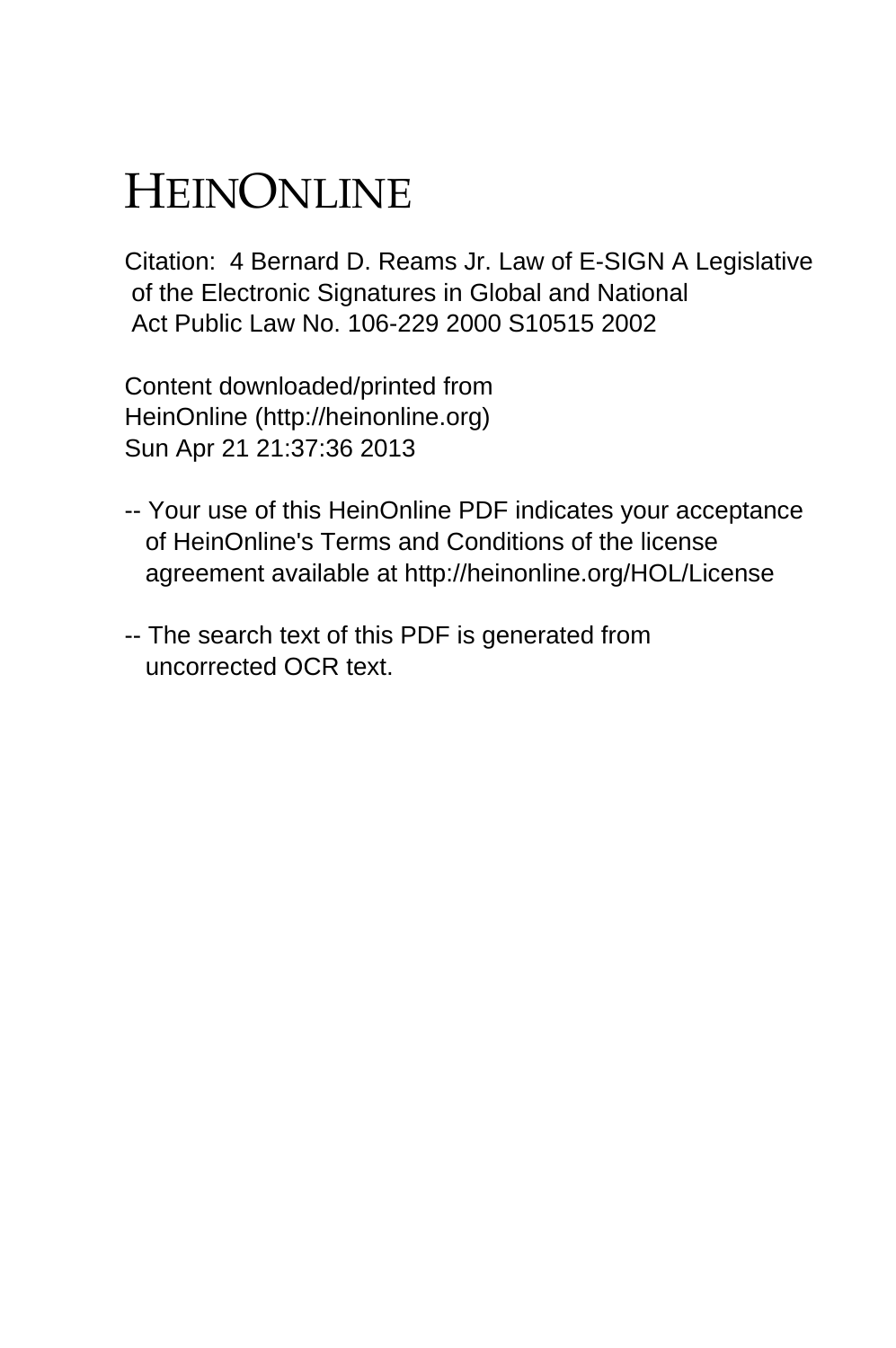mare that is now at the door of count- Layer (SSL) and 128-bit encryption (the<br>less homes across the nation. Our con- strong U.S./Canada-only version)."<br>stituents rightly will not take "not - Likewise, the Department of Ed

working closely with them and with protection we recommend you use 128-<br>other Senators as we move this solu- bit encryption."<br>then toward, and eventually across, the These are just a couple examples of tlon toward, and eventually across, the These are just a couple **examples** of goal line. government agencies or associated or-

Administration first announced the mately, while American companies can<br>encryption policy that has been in ef-<br>fight the demand for this strong<br>fect for the past two years, I warned on encryption here, they will still not

Fect for the past two years, I warned on encryption here, they will still not be<br>cober 1, 1996, that:<br>
Fect for the past two years, I warned on encryption here, they will still not be<br>
October 1, 1996, that:<br>
The general o ent and show that they are developing<br>the eright direction *to* self-competitive direction<br>*the permission to* self-competitive edge of our **Na-**<br>entryption, which is the global encryption

terday that it is finally fixing this as- munications with subsidiaries abroad, export of 5-bit **DES** encryption with- sought to achieve in encryption legisla-out a license, after a one time tech- tion that I have introduced and cosponnical review, to all users outside the sored with bipartisan support in this seven terrorist countries. No longer will the Administration require busiwill the Administration require busi-I remain concerned, however, that<br>nesses to turn over business plans and privacy safeguards and standards for<br>make promises to build key recover-law enforcement access to decryption

In 1996, I also raised serious questions issues that 1996, I also raised serious questions issues that the Administration's proposal to **require to relate** about the Administration's proposal to tention. pull the plug on 5-bit DES exports in two years. I warned at the time that<br>this "sunset" provision "does not pro-REPORT CONCERNING THE NA-<br>mote our high-tech industries over-<br>seas," I specifically asked, SPECT TO IRAN-MESSAGE FROM<br>seas," I specifically asked,

consume mean unit u.s. companies seling a series of the SERISIDING OFFICER laid be-<br>sophisticated computer systems with DES The PRESIDING OFFICER laid be-<br>encryption oversess must varia their cus-<br>for the Senate the follo

has also changed this aspect of its poletional means.<br>icy and adopted an export policy with To the Congress of the United States: icy and adopted an export policy with *To the Congress of the United States:* no "sunset." Instead, the Administra- I hereby report to the Congress on no "sunset." Instead, the Administra-I hereby report to the Congress on tion will conduct a review of its policy developments concerning the national in one year to determine how well it is emergency with respect to Iran t

still serve as the global standard, this to the measures in that order and in<br>still serve as the global standard, this to the measures in that order and ir<br>will not be the situation for much Executive Order 1289 of May 6,

formation from the Thrift Savings national Emergency Economic Powers Plan for Federal Employees, Members Act, **50** U.S.C. 1703(c) (IEEPA), section

under our legislation, but those sys- and congressional staff must use 128-bi<br>tems would follow rules similar to cur- encryption. If you use weaker rent rules until conversion to this new encryption, a screen pops up to say<br>technology takes place.<br>It is time for this Congress to step up count information because your Web<br>It is time for this Congress to step up count i the have access to your actional solve this congress to step up count information because your Web<br>to the plate and solve this policy night- browser does not have Secure Socket<br>mare that is now at the door of count-<br>mare t

stituents rightly will not take "not Likewise, the Department of Edu-<br>now" as an acceptable answer.<br>I commend Chairman HATCH and lows prospective students to apply for<br>Chairman McCARN for the leadership student financial a shown in solving the matrix and lows prospective students to apply for<br>The commend Chairman HATCH and lows prospective students to apply for<br>they have shown in solving this prob- cantly, the Education Department<br>lem, and I

ganizations directing or urging Ameri-<br>cans to use 128-bit encryption. We ADMINISTRATION'S UPDATED cans to use 128-bit encryption. We ENCRYPTION POLICY should assume that people in other<br>countries are getting the same direc-Mr. LEAHY. Mr. President, when the tions and recommendations. Unfortu-<br>Administration first announced the nately, while American companies can<br>encyption policy that has been in ef- $\frac{1}{611}$ , the demand for this strong

permission to sell abroad products with the tech competitive edge of our Na-<br>permission to sell abroad products with DES trion's high-tech companies, allow<br>encryption. which is the global encryption American companies to p tion and intellectual property in com-<br>munications with subsidiaries abroad, munications with substanties abroad,<br>and promote global electronic com-<br>merce. These are objectives I have<br>sought to achieve in encryption legisla-<br>tion that I have introduced and cospon-

make promises to build key recover- law enforcement access to decryption<br>able products for the freedom to export assistance are ignored in the Adminis-<br>56-bit DES.<br>In 1996, I also raised serious questions issues that conti

## ms "sunset" provision "does not provide REPORT CONCERNING THE NA-<br>note our high-tech industries over-TONAL EMERGENCY WITH RE-<br>eas." I specifically asked,<br>Does this mean that U.S. companies selling THE PRESIDENT-PM 158<br>Does

I am pleased that the Administration mittee on Banking, Housing, **and** a close the age of this connect of *its* and **Urban Affairs**.

was declared in Executive Order 12957<br>Indeed, while 56-bit encryption may of March 15, 1995, and matters relating but stave as the given a memory much. Executive Order 12959 of May 6, 1995. longer. 128-bit encryption is now the and in Executive Order is submitted pursu-<br>preferred encryption strength. 19, 1997. This report is submitted

401 (c) of the National Emergencies Act. **50** U.S.C. 1641(c), and section 505(c) of the International Security **and** Devel-opmest Cooperation Act of **1985,** 22 U.S.C. 2349an-9(c). This report discusses only matters concerning the national emergency with respect to Iran that was declared in Executive Order **1257 nd** does not deal with those relating to the emergency declared on Novem-<br>ber 14, 1979, in connection with the hos-

ber 14, 1979, in connection with the hos-<br>tage crisis.<br>I. On March 15, 1995, I issued Execu-<br>tive Order 12957 (60 Fed. Reg. 14615,<br>March 17, 1995) to declare a national emergency with respect to Iran pursu-<br>ant to **JEEPA**, and to prohibit the fi-<br>nancing, management, or supervision<br>by United States persons of the development of Iranian petroleum resources. This action was in response to actions and policies of the Government of Iran. including support for international terrorism, efforts to undermine the Middle East peace process, **and** the acquisi-tion of weapons **of** mass destruction **and** the means to deliver them. A copy of the Order was provided to the Speaker of the House and the President of the Senate by letter dated March **15,**

**1995.** Following the imposition of these restrictions with regard to the develop<br>ment of Iranian petroleum resources Iran continued to engage in activities that represent a threat to the peace and security of all nations, including Iran's continuing support for inter-national terrorism. its support for acts that undermine the Middle East peace process, and its intensified efforts to acquire weapons of mass destruction. On May **6, l995,** I issued Executive Order **12959 (6** Fed. Reg. **24757.** May **9, 1995)** to further respond to the Iranian threat to the national security, foreign policy, and economy of the United States. The terms of that order and an earlier order imposing an import ban on Iranian-origin goods and services (Executive Order 12813 of October **29, 1987)** were consolidated and clarified In Executive Order **13059** of August 19. **1997.**

At the time of signing Executive Order **12959, 1** directed the Secretary of the Treasury to authorize through specific licensing certain transactions, Including transactions by United States persons related to the Iran-United States Claims Tribunal in The Hague, established pursuant to the Algiers Ac-<br>cords, and related to other inter-<br>national obligations and U.S. Govern-<br>ment functions, and transactions related to the export of agricultural commodities pursuant **to** preexisting con-tracts consistent with section **5712(c)** of title **7,** United States Code. I also di-rected the Secretary of the Treasury, in consultation with the Secretary of State, to consider authorizing United States persons through specific licensing **to** participate in market-based swaps of crude oil from the Caspian Sea area for Iranian crude oil in support of energy projects in Azerbaijan, energy projects in Azer<br>Kazakhstan, and Turkmenistan.

HeinOnline -- 4 Bernard D. Reams, Jr., Law of E-SIGN: A Legislative History of the Electronic Signatures in Global and National Commerce Act, Public Law No. 106-229 (2000) S10515 2002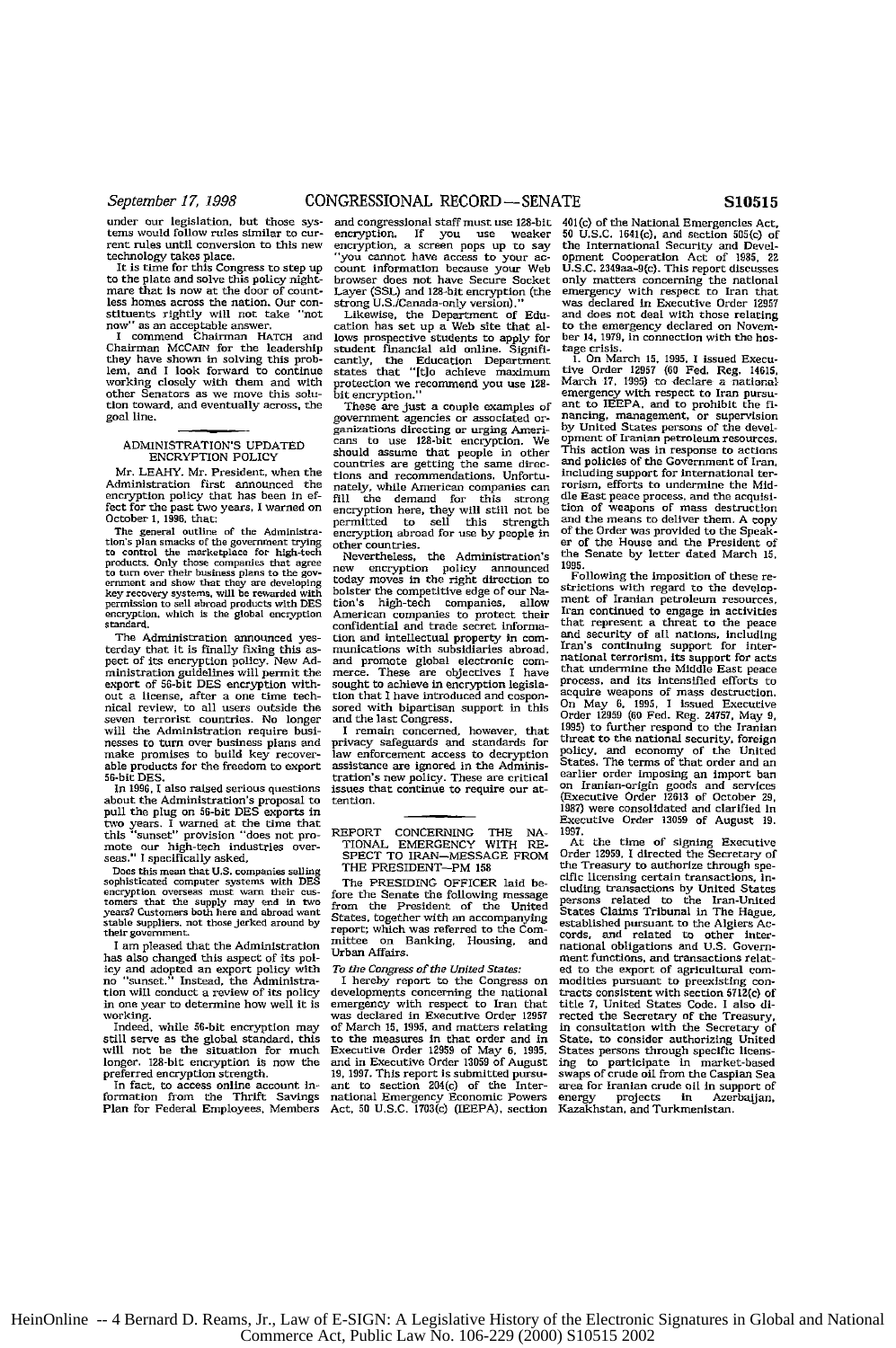HeinOnline -- 4 Bernard D. Reams, Jr., Law of E-SIGN: A Legislative History of the Electronic Signatures in Global and National Commerce Act, Public Law No. 106-229 (2000) S10516 2002

 $\lambda$